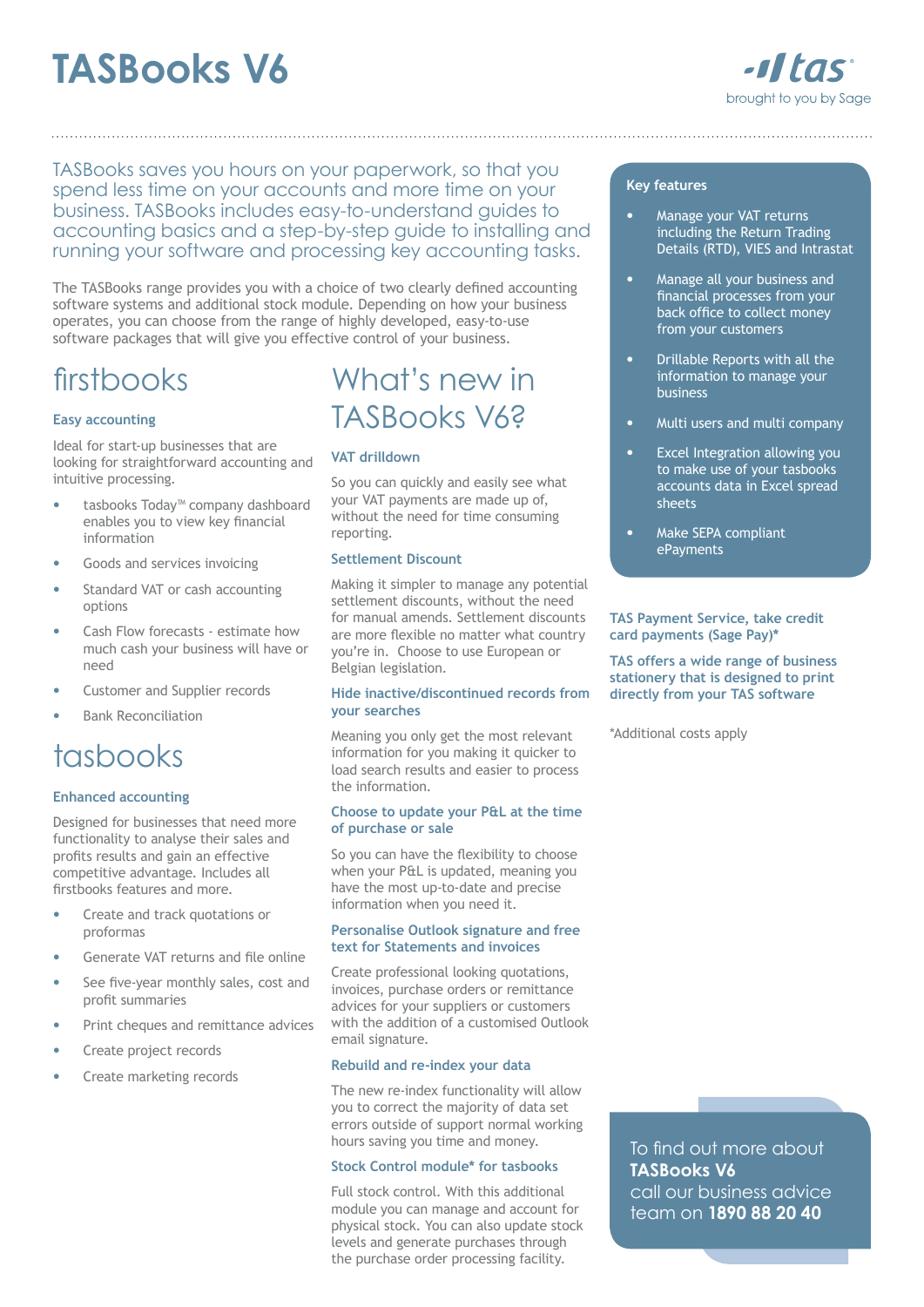| Features                                                                                                                                                                      | first books             | <b>TASBooks</b>          |
|-------------------------------------------------------------------------------------------------------------------------------------------------------------------------------|-------------------------|--------------------------|
| Get up and running                                                                                                                                                            |                         |                          |
| Easily correct mistakes, undo whatever you do                                                                                                                                 | $\checkmark$            | $\checkmark$             |
| TASBooks Today - all the information you need to show how your business is performing                                                                                         |                         | $\checkmark$             |
| Multi-company consolidation                                                                                                                                                   |                         | ✔                        |
| TASNav, interactive flowcharts and Assistants                                                                                                                                 | $\checkmark$            | $\checkmark$             |
| Company backup in 2 mouse clicks. With the possibility to backup all or a few companies at the same time                                                                      |                         | ✔                        |
| You can now configure your email settings and choose your default email                                                                                                       |                         | $\checkmark$             |
| Rebuild and re-index your data                                                                                                                                                |                         | V <sub>6</sub>           |
| Personalise Outlook signature and free text for statements and invoices                                                                                                       |                         | V6                       |
| Hide inactive/discontinued records from your searches                                                                                                                         |                         | V <sub>6</sub>           |
| Managing customers, sales items and projects                                                                                                                                  |                         |                          |
| Manage your customer's details including contact information, purchase history, credit and trading terms                                                                      | ✔                       | $\checkmark$             |
| Manage invoices, credit notes, refunds or write off                                                                                                                           | ✔                       | ✔                        |
| Quotations, proforma, recurring sales invoicing, journals and receipts                                                                                                        |                         | ✔                        |
| Credit Control: views of outstanding invoices, aged balances reports and TASBooks Aged Debt Manager, to keep<br>records of contacts with customers or debt collection letters | <b>Basic</b>            |                          |
| Sales analysis based on sales personnel. Analyse sales figures, costs, profit margins etc, for up to 4 years prior<br>to the current year                                     |                         | ✔                        |
| Dealing with customers overseas                                                                                                                                               |                         | ✔                        |
| Email customer documents (quotations, invoices, statements etc)                                                                                                               |                         | ✔                        |
| Sales orders process with the options to copy or to do a recurring sale orders                                                                                                | <b>Basic</b>            | ✔                        |
| Multiple customer delivery addresses                                                                                                                                          |                         | ✔                        |
| Products can be setup as physical stock items or services                                                                                                                     |                         | ✔                        |
| Assemblies/kits                                                                                                                                                               |                         | $\checkmark$             |
| Project costing (basic) Assigning invoices to projects                                                                                                                        |                         | ✔                        |
| Job analysis codes                                                                                                                                                            |                         | ✔                        |
| Choose to update your P&L at the time of purchase or sale                                                                                                                     |                         | V <sub>6</sub>           |
| Managing suppliers and your purchases                                                                                                                                         |                         |                          |
| Manage your supplier's details. Including SEPA conversion of the sort code & bank account to BIC/IBAN                                                                         | $\checkmark$            | ✔                        |
| Options to quick entry of supplier invoices, credit notes and journals, recurring purchasing and suppliers refunds                                                            |                         | ✔                        |
| Purchase order processes                                                                                                                                                      |                         |                          |
| Manage your overseas purchases and credit notes                                                                                                                               |                         | ✔                        |
| Managing payments with discounts, remittance advices cheques and ePayments.                                                                                                   |                         | ✔                        |
| Managing your banks                                                                                                                                                           |                         |                          |
| Cash book                                                                                                                                                                     | $\checkmark$            | $\checkmark$             |
| <b>Cash Flow forecast</b>                                                                                                                                                     | ✔                       | ✔                        |
| Cash receipts and payments                                                                                                                                                    | $\checkmark$            | $\checkmark$             |
| <b>Bank reconciliation</b>                                                                                                                                                    |                         | ✔                        |
| TAS Payment Service, take credit card payments (Sage Pay)*                                                                                                                    | $\sqrt{2}$              | $\overline{\mathcal{L}}$ |
| Managing your finances                                                                                                                                                        |                         |                          |
| Nominal ledger/ analysis codes                                                                                                                                                | $\checkmark$            | Departments              |
| Nominal ledger report writer                                                                                                                                                  |                         | $\checkmark$             |
| Manage your VAT return with drilldown functionality                                                                                                                           | Not drilldown           | V <sub>6</sub>           |
| Print VAT report, VIES and Instratat functions                                                                                                                                |                         | $\checkmark$             |
| VAT return assistant and VAT audit reporting                                                                                                                                  | Only audit<br>reporting | ✔                        |
| Settlement discount                                                                                                                                                           |                         | V <sub>6</sub>           |
| Managing your business                                                                                                                                                        |                         |                          |
| Drill-down, analysis & reporting                                                                                                                                              | ✔                       | ✔                        |
| The transaction change audit log gives you a complete 'who, what, when and why' record of all transaction changes                                                             |                         | $\checkmark$             |
| Single/multi company*                                                                                                                                                         | $\checkmark$            | ✔                        |
| Single/multi users*                                                                                                                                                           | ✔                       | $\checkmark$             |
|                                                                                                                                                                               |                         |                          |